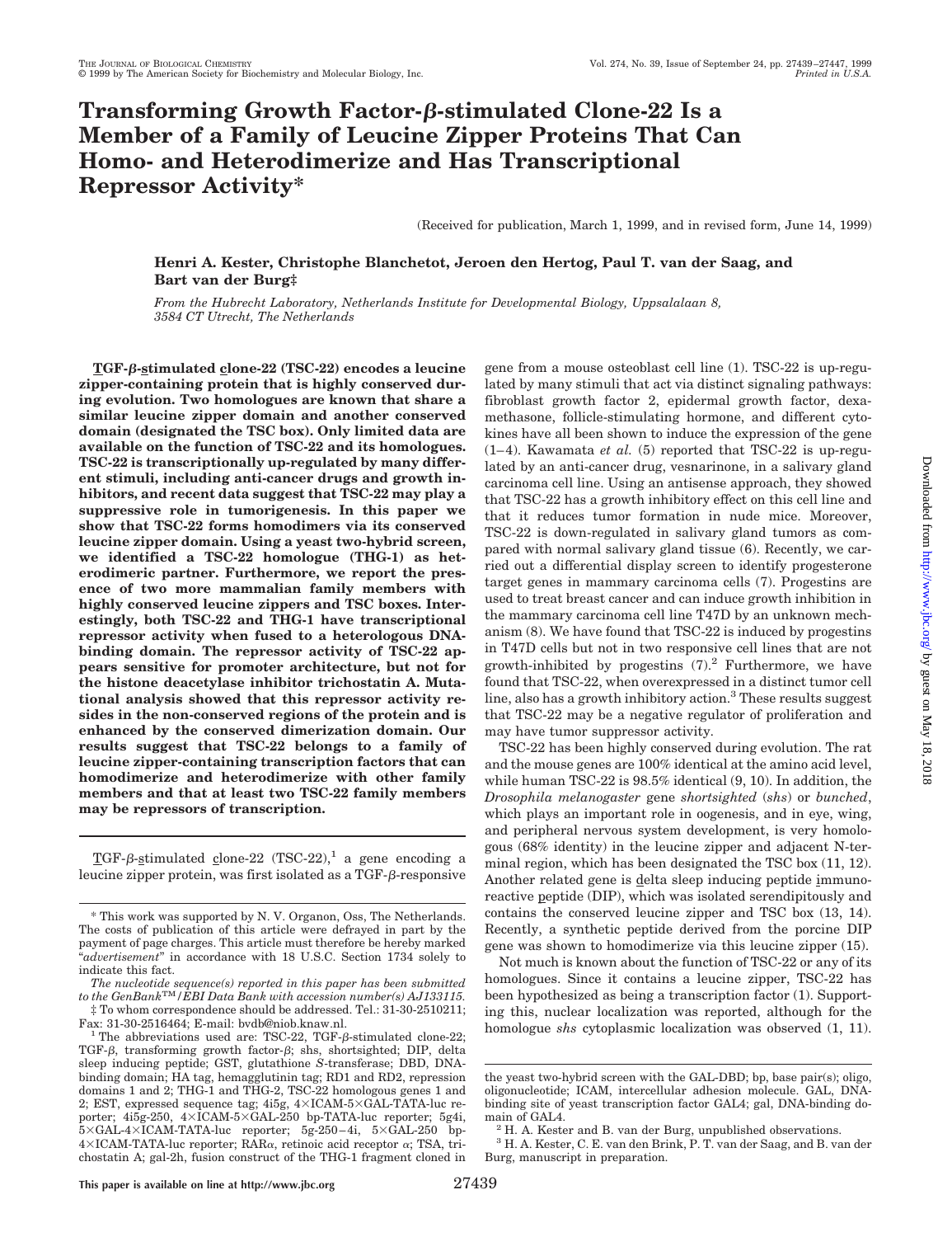However, TSC-22 does not belong to any of the known families of leucine zipper transcription factors, and it does not contain a classical DNA-binding domain such as those in the bZip or bHLH-Zip families. It has been hypothesized that TSC-22 might act as a repressor, by binding other leucine zippercontaining transcription factors, such as members of the AP-1 family, and inhibiting their DNA binding. Another report, however, showed that TSC-22 could bind to a specific DNA sequence *in vitro* (3).

Here, we report that TSC-22 forms homodimers via its leucine zipper domain. We identify the family member TSC-22 homologous gene-1 (THG-1) as another TSC-22 interacting partner. Both TSC-22 and THG-1 act as transcriptional repressors when fused to the DNA-binding domain of yeast transcription factor GAL-4. At least for TSC-22, this activity does not reside in the dimerization domain, but it is influenced by the presence of this domain. These data indicate that TSC-22 belongs to a homo- and heterodimeric family of leucine zippercontaining factors that repress transcription when sequestered to DNA.

#### EXPERIMENTAL PROCEDURES

*Cell Culture and Transient Transfections—*Monkey COS-1 cells were obtained from American Type Culture Collection (Rockville, MD). Cells were cultured in a 1:1 mixture of Dulbecco's modified Eagle's medium and Ham's F-12 medium (Life Technologies, Inc), buffered with bicarbonate and supplemented with 7.5% (v/v) fetal calf serum from Integro (Linz, Austria). For transient transfections, the cells were cultured in 24-well tissue culture plates. Cells were transfected using calcium phosphate coprecipitation with indicated amounts of luciferase reporter, SV2lacZ, and expression plasmids. pBluescript SK<sup>-</sup> plasmid was added to obtain a total amount of  $1.6-2 \mu$ g of DNA/well. After 16 h, the medium was refreshed. Cells were harvested 24 h later and assayed for luciferase activity using the Luclite luciferase reporter gene assay kit and a TopCount liquid scintillation counter (Packard, Meriden, CT). Samples were corrected for transfection efficiency by measuring  $\beta$ -galactosidase activity as described previously (16). Trichostatin A (ICN, Costa Mesa CA) treatment was done for 24 h, with refreshment of medium and TSA after 12 h.

*Plasmids—*Fig. 1 shows the TSC-22 and THG-1 fusion constructs used. Details of the construction of the clones in this paper can be obtained from the authors upon request. TSC-22 sequences were obtained in part from American Type Culture Collection (Rockville, MD) (GenBank accession no. T07973, EST05864; Ref. 17), and in part as a polymerase chain reaction product from a differential display screen (7). The entire open reading frame and 5'-untranslated region of both clones was sequenced. Full-length THG-1 was obtained from American Type Culture Collection (Rockville, MD; GenBank accession no. AA212193; I.M.A.G.E. Consortium clone identification no. 725353; Ref. 18) and sequenced completely. A reporter plasmid containing four NF<sub>K</sub>B-binding sites from the ICAM-1 promoter was kindly provided by S. Wissink and the reporters TATA-luc and  $5 \times GAM$ -TATA-luc by G. Folkers (19); the 250-bp fragment was cut by digestion with *Bam*HI and *Bgl*II from T7TS2 kindly provided by J. Joore. The pSG5-based expression plasmid with the c-Jun (obtained from D. Nathans) coding region inserted were provided by W. Kruijer. The GAL and ICAM sites containing plasmids were constructed using these plasmids by standard techniques; cloning details are available upon request. The CMV4 expression vector containing human RelA/p65 has been described previously (20); all 43ICAM-containing promoters were activated by cotransfection of 20 ng of this expression vector, which induces these reporters 200-, 1000-, 1500-, and 70-fold (for 4i5g, 5g4i, 5g-250–4i, and 4i5g-250, respectively). The gal fusions were cloned in pSG424, GST fusions in pGEX2T, tag fusions in pSG5-hemagglutinin tag vector (21, 19, 22), and  $vpT_{38-144}$ fusion in pSG5-hemagglutinin tag-VP16 vector kindly provided by G. Folkers. galVP16, galRAR $\beta$ -EF, and galRAR $\alpha$  were described before (21).

*In Vitro Protein-binding Assay (GST Pull-down)—*Extracts were made from COS-1 cells cultured in six-well dishes and transfected with  $10 \mu$ g of expression plasmid. Cells were transfected by calcium phosphate coprecipitation as described above, and harvested as described before (19), in 30 µl 400 mm KCl, 20 mm Tris, pH 7.5, 20% (v/v) glycerol, 2 mM dithiothreitol, protease inhibitors phenylmethylsulfonyl fluoride (1 mM), leupeptin, aprotinin, pepstatin (all 1  $\mu$ g/ml), and chymostatin



FIG. 1. **TSC-22 and THG-1 fusion constructs used.** *gal*, GAL4 DNA-binding domain; *gst*, glutathione *S*-transferase; *tag*, hemagglutinin-tagged pSG5 construct; *vp*, hemagglutinin-tagged VP16-activation domain-pSG5 construct; *LZ*, leucine zipper; *RD1* and *RD2*, repression domains 1 and 2.

(10 <sup>m</sup>g/ml). Alternatively, 35S-labeled proteins were synthesized *in vitro* using the TnT coupled rabbit reticulocyte lysate system (Promega, Madison, WI) in the presence of [35S]methionine according to the manufacturer's description.

Glutathione *S*-transferase fusion proteins were expressed in *Escherichia coli* BL21(plysS). Expression and purification with glutathionecoated beads (Amersham Pharmacia Biotech) was performed as described (16). The fusion proteins, loaded on Sepharose beads, were mixed subsequently with *in vitro* synthesized proteins or COS-1 extracts in binding buffer (250 mM NaCl, 50 mM Hepes, pH 7.5, 0.5 mM EDTA, 0.1% (v/v) Nonidet P-40, 0.2 mM phenylmethylsulfonyl fluoride, 1 mM dithiothreitol, 100  $\mu$ g/ml bovine serum albumin), heated for 5 min at 42 °C, incubated for 2 h at 4 °C, washed extensively, resuspended in sample buffer, and analyzed by SDS-polyacrylamide gel electrophoresis or Western blotting with anti-tag antibody 12CA5 as described (19).

*Electrophoretic Mobility Shift Assay (Gel Shift)—*COS-1 cells were grown in six-well dishes and transfected with in total 10  $\mu$ g of two expression plasmids and harvested as described above. A GAL-oligo was end-labeled as described before (21). Whole cell extracts (5  $\mu$ l) were incubated with 10,000 cpm of probe  $(0.1-0.5 \text{ ng})$  and 1  $\mu$ g of poly(dI-dC) for 30 min at room temperature in a total reaction mixture of 20  $\mu$ l containing 20 mM Hepes, pH 7.5, 100 mM KCl, 0.2 mM EDTA, 20% (v/v) glycerol, 1 mM dithiothreitol, 1  $\mu$ g/ $\mu$ l bovine serum albumin. Samples were loaded on a 4% polyacrylamide (29:1) gel, containing  $0.5 \times$  TBE as running buffer.

*Yeast Two-hybrid*—TSC-22<sub>38-144</sub> was cloned in the yeast expression vector pGBT8 by inserting the  $BamHI-SacI$  fragment from gal $T_{38-144}$  in *Bam*HI-*Sac*I-digested pGBT8, and used as bait in a yeast two-hybrid screen with the yeast strain YGH-1, which contains a *HIS3* and a *lacZ* reporter gene. The screen was performed with a reamplified mouse brain cDNA library as described (23, 24). Three to 10 days after transformation of yeast with 100  $\mu$ g of cDNA library, DNA from His<sup>+</sup>Gal<sup>+</sup> colonies was isolated and introduced in *E. coli* strain MH-4. All clones were sequenced and reintroduced into the yeast cells, together with the bait or with the empty vector pGBT8. Clones that gave rise to  $HIS+LacZ^+$  colonies only with bait were considered as true positives.

## RESULTS

*TSC-22 Forms Homodimers through Its TSC Box Leucine Zipper Region—*Based on the sequence of the leucine zipper, TSC-22 may form homodimers (12). To test this, we performed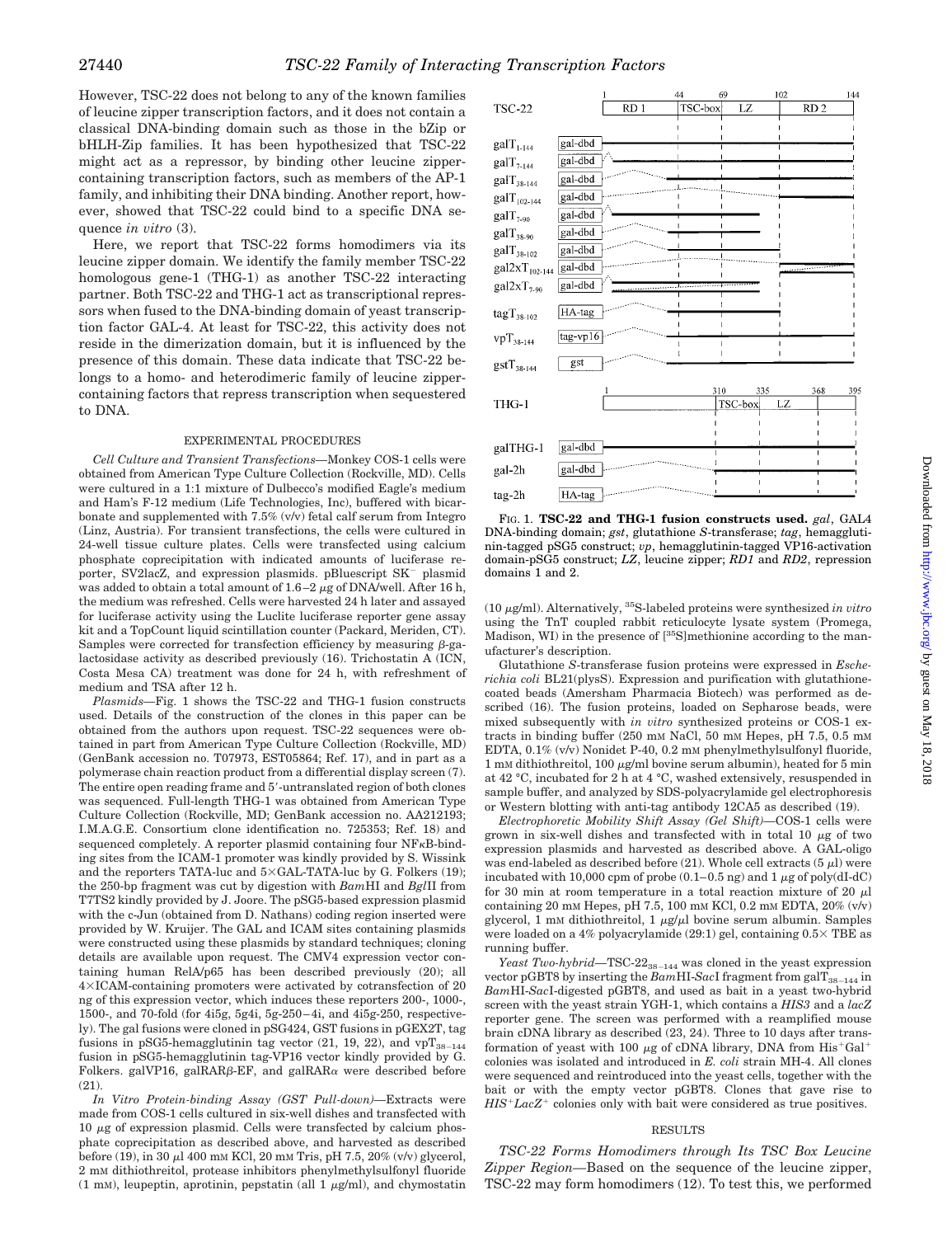

FIG. 2. **TSC-22 forms homodimers.** *A*, GST pull-down assay with<br>GST and gstT<sub>38–144</sub> to pull-down HA-tagged-T<sub>38–144</sub> construct (vpT<sub>38–</sub>plexes in the lanes with the galT<sub>38–144</sub>-containing extract (Fig. <sup>144)</sup> with <sup>35</sup>S-labeled c-Jun as specificity control. Bound vpT<sub>38–144</sub> was detected by Western blotting with  $\alpha$ -tag antibody 12CA5. <sup>35</sup>S-Labeled c-Jun was detected by autoradiography. *B*, mammalian two-hybrid assay with gal-TSC-22 constructs (200 ng) and TSC-22 construct  $vpT_{38}$ 144 or empty vector pSG5 (200 ng) in COS-cells. Values from three experiments (in duplicate) were normalized and averaged, and gal-DBD activity set at 1, indicated is also the standard error. *C*, gel shift

GST pull-down experiments. In these experiments, we overexpressed a gst $T_{38-144}$  fusion construct in *E. coli*, from which the protein can be easily purified with glutathione-coated beads. The  $gstr_{38-144}$ -bound beads were incubated with extract from COS-1-cells transfected with a hemagglutinin-tagged TSC-22 construct (vpT<sub>38–144</sub>), and checked for vpT<sub>38–144</sub> that remained bound to the beads on Western blot with an anti-tag antibody. Initially, no bound  $vpT_{38-144}$  was detected, but when the beads and extracts were incubated for 5 min at 42 °C prior to the 2-h binding step at 4 °C, a specific interaction of  $vpT_{38-144}$  with  $gstT_{38-144}$  (and not with GST alone), was observed. TSC-22 probably already forms dimers in the COS-1 cells and in *E. coli*, and these dimers first have to be disrupted (*e.g.* by elevated temperature) before any new dimers can be formed. The specificity control c-Jun (a leucine zipper-containing transcription factor of the AP-1 family) did not bind specifically to  $\text{gstT}_{38-144}$ (Fig. 2A), while the longer constructs  $gstT_{7-144}$  and  $vpT_{7-144}$ gave similar results as  $gstT_{38-144}$  and  $vpT_{38-144}$ , respectively (data not shown).

We also tested the ability of TSC-22 to form homodimers by means of a mammalian two-hybrid approach. Different GAL4 DNA-binding domain (GAL-DBD) constructs containing (parts of) TSC-22 (Fig. 1) were cotransfected with the expression plasmid vp $T_{38-144}$  (which contains, apart from the HA tag, a VP-16 activation domain and amino acids 38–144 of TSC-22) or the empty expression vector pSG5. Strong activation of a 53GAL-TATA-luc reporter construct (five GAL4 DNA-binding sites in front of an E1b TATA box and luciferase reporter gene) was observed with vp $T_{38-144}$  but not with pSG5, indicating that TSC-22 can form homodimers *in vivo* (Fig. 2*B*). When a deletion mutant was used that only contained the TSC box and leucine zipper (gal $T_{38-102}$ ) fused to the GAL-DBD, the reporter was still strongly activated. With a construct in which the leucine zipper is partially deleted (gal $T_{38-90}$ ), the activity was completely abolished, indicating that this leucine zipper is indeed necessary for homodimer formation (Fig. 2*B*).

We studied the ability of TSC-22 to homodimerize in gel shift assays. In this assay, a radioactively labeled 17-bp oligonucleotide that contains the GAL4 DNA-binding site (GAL-oligo) is incubated with GAL-DBD fusion proteins. If this GAL-oligo is bound by a GAL-DBD fusion protein and separated on a nondenaturing polyacrylamide gel, it runs slower than an unbound GAL-oligo. After incubation of the GAL-oligo with extracts from COS-1 cells that were transfected with gal $T_{38-144}$  we clearly observed shifted bands (*lanes 3* and *4*) that were specific (competed by  $100\times$  excess unlabeled GAL-oligo and not by non-related oligo; data not shown), and not present in controls (incubations with extracts of COS-1-cells that were not transfected with gal constructs; *lanes 1* and *2*). With extracts of COS-1 cells cotransfected with gal $T_{38-144}$  and vp $T_{38-144}$ , we also observed a clearly shifted band (Fig. 2*C*, *lane 5*, *band dimer*). This band was supershifted upon adding an antibody against the HA tag present in the  $vpT_{38-144}$  construct (Fig. 2*C*, *lane 6*, *band supersh*.), while bands from extracts containing  $\text{galT}_{38-144}$  only were not supershifted (*lane 4*). This indicates that the supershifted band must contain  $vpT_{38-144}$  bound to gal $T_{38-144}$  (the antibody binds the vp $T_{38-144}$ -gal $T_{38-144}$ -GALoligo complex and causes it to migrate slower), again demonstrating that TSC-22 can homodimerize.

Interestingly, we noted additional slowly migrating com-

assay with different COS-1 extracts, cotransfected with the indicated expression plasmids or empty vector, using a GAL-oligo. The positions of a nonspecific band (*nonsp*.), the dimer bound to the oligo, the dimer supershifted ( $supersh$ .) with the  $\alpha$ -tag antibody 12CA5, and the additional complexes mentioned in the text (*add*.) are indicated.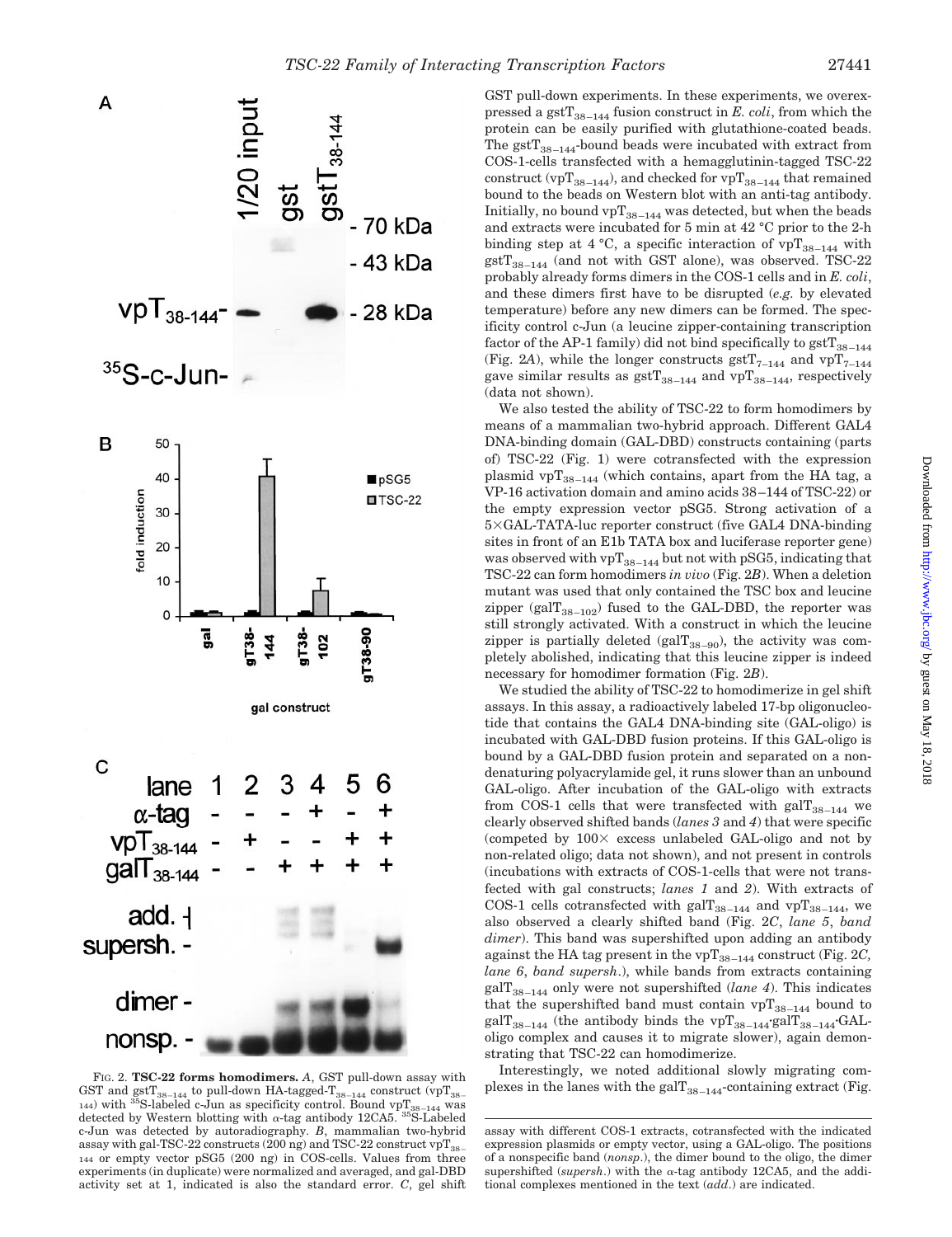



FIG. 3. **TSC-22 forms heterodimers with its homologue THG-1.** *A*, cDNA and protein sequence of THG-1. *B*, GST pull-down assay with GST and gstT38–144 on 35S-labeled TSC-22 and THG-1. *C*, mammalian two-hybrid assay with gal-THG-1 constructs (200 ng) and TSC-22 construct  $\text{vpT}_{38-144}$  or empty vector pSG5 (200 ng) in COS cells. Values from three experiments (in duplicate) were averaged, and fold induction is expressed compared with combinations gal-pSG5, gal-2h-pSG5, or galTHG-1-pSG5. The standard error is also indicated.

2*C*, *lanes* 3 and 4). These appear to be competed by  $vpT_{38-144}$ , since in *lanes 5* and 6, containing  $vpT_{38-144}$  in addition to  $\text{galT}_{38-144}$ , they are hardly or not visible. They do not arise from endogenous TSC-22 bound to gal $T_{38-144}$ , since this gives rise to faster migrating complexes (not shown). Possibly, there are other endogenous partners for TSC-22; some of them probably also bind via the leucine zipper.

Shibanuma *et al.* (1) suggested that TSC-22 might be able to bind to members of the AP-1 family. We tried to show interaction with AP-1 family member by means of direct interaction (gal $T_{38-144}$  with c-Jun-VP16) or competition (gal $T_{38-144}$  interaction with  $vpT_{38-144}$  competed by excess amounts of c-Jun, c-Fos, JunD, or JunB) in a mammalian two-hybrid approach or with GST pull-down experiments (c-Jun with  $gstT_{38-144}$ ), but we never found an indication for interaction (results not shown and Fig. 2*A*). We conclude that TSC-22 can homodimerize, and that there are indications that it can also interact with other proteins, but these do not appear to be members of the AP-1 family.

*TSC-22 Forms Heterodimers with Its Homologue THG-1—*To try to find such TSC-22 interacting partners, we carried out a yeast two-hybrid screen. As a bait, we used amino acids 38–144 fused to a GAL-DBD in a suitable yeast vector, and screened a mouse brain cDNA library. Upon screening  $40 \times 10^6$  transformants, we obtained  $36$   $HIS<sup>+</sup>$  *Lac* $Z<sup>+</sup>$  colonies. Upon retransformation in yeast, most of these proved to be false positives. However, six of these initial candidates were fragments from a TSC-22 homologue, which we designated TSC-22 homologous gene-1 (THG-1). All of these clones started at the same amino acid (and therefore were probably derived from the same cDNA) and included the TSC box and the leucine zipper. No other leucine zipper proteins were found in the screen.

gal construct

The observed interaction between TSC-22 and the THG-1 fragment was confirmed by GST pull-down and gel shift experiments (data not shown). Furthermore, in some cell lines, both THG-1 and TSC-22 are expressed, and, judged by immunofluorescence of COS-1 cells transfected with HA-tagged constructs of these genes, a similar subcellular localization was observed (mostly nuclear; results not shown). This suggests that the endogenous proteins are in a position to interact in mammalian cells; therefore, we cloned full-length THG-1. We identified and sequenced a human expressed sequence tag (EST; see "Experimental Procedures" for details) that contained an insert of 1990 bp (Fig. 3*A*). It contains an open reading frame of 395 amino acids, which includes the TSC box and leucine zipper region of THG-1, and which is preceded by a stop codon. It has a predicted size of 41 kDa, and upon cell-free translation with an expression construct containing this insert, two protein products of approximately 45 kDa are formed (Fig. 3*B*). We do not know the nature of the difference between these two bands; possibly there are kinases active in the cell-free extract, or posttranslational modifications or degradation are occurring. This protein was able to bind specifically in a GST pull-down to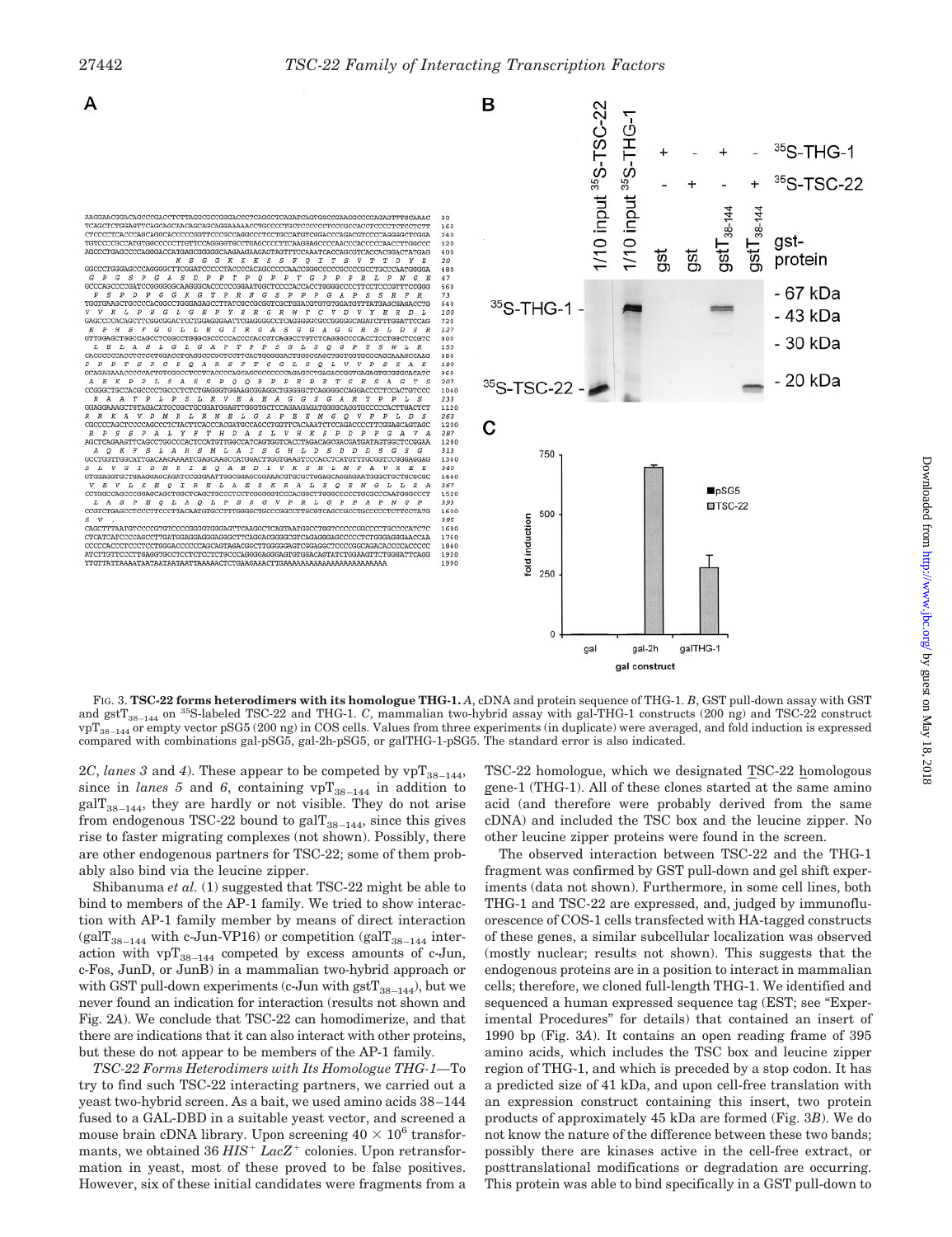

FIG. 4. **Conserved regions of TSC-22 family members.** *A*, alignment of TSC box-leucine zipper region of (*top* to *bottom*): human THG-1, human TSC-22, human DIP, human KIAA0669, *D. melanogaster* shs, and hypothetical protein from *C. elegans* (T18D3.7) (see Footnote 3). *Shaded* residues are residues conserved between THG-1 and family members, *black* residues are the central leucine zipper residues, and *boxed* residues are the amino acids important for the dimerization specificity (29).The *number* at *left* indicates the amino acid at which the alignment starts for the protein of that line. *B*, alignment of homologous region amino acids 5–19 of THG-1 of (*top* to *bottom*): human THG-1, human KIAA0669, and chicken TSC-22. *Shaded* residues are conserved residues between THG-1 and family members. *C*, alignment of homologous region amino acids 62–99 of THG-1 of (*top* to *bottom*): human THG-1, human KIAA0669, chicken TSC-22, and *D. melanogaster* shs. *Shaded* residues are conserved residues between THG-1 and family members.

TSC-22 (Fig. 3*B*). We also made fusion constructs of full-length THG-1 with the GAL-DBD and of GAL-DBD with the THG-1 fragment that interacted with TSC-22 in the yeast two-hybrid screen (gal THG-1 and gal-2h). With these clones we were able to show a strong activation of the  $5 \times \text{GAL-TATA-luc reporter}$ after cotransfection with  $\mathtt{vpT}_{38-144}$  (the VP16-activation domain-containing TSC-22 construct, Fig. 3*C*). This shows that THG-1 is able to interact with TSC-22 in mammalian cells.

*The Dimerization Domain Is Highly Conserved in the TSC-22 Family of Leucine Zipper Proteins—*We searched GenBank protein data bases using BLAST software with the TSC-22 and THG-1 protein sequences to find conserved regions and to identify additional family members. Apart from the known family members (TSC-22, THG-1, shs from *D. melanogaster*, human and pig DIP, and its probable mouse ortholog GILZ; Refs. 11, 13, 14, and 25), we also found the uncharacterized human KIAA0669 protein and a hypothetical protein from *Caenorhabditis elegans*, which had high homology in the TSC box-leucine zipper region. We also searched EST data bases with the TSC box-leucine zipper region (amino acids 44–122 of TSC-22), but we could not find evidence for a fifth TSC-22 homologue in mammals. Therefore, at least four mammalian paralogues exist that belong to the TSC-22 family of leucine zipper proteins, and homologues exist even in the distantly related species *D. melanogaster* and *C. elegans*.

An alignment of the TSC box-leucine zipper region of hTSC-22, THG-1, KIAA0669, hDIP, shs-2, and the hypothetical *C. elegans* protein is shown in Fig. 4*A*. <sup>4</sup> The central leucines (and one valine) of the zipper are all conserved (*black* residues). Furthermore, the charge of the amino acids that are important for the dimerization specificity of the leucine zipper (*boxed* residues) are conserved for the mammalian paralogues and shs. This configuration predicts that these proteins can homodimerize, or heterodimerize with any of the other family members (12, 26), which we could indeed show for TSC-22 and THG-1 (Figs. 2 and 3).

The conservation of the domains outside the TSC box-leucine zipper region is very limited between paralogues. For TSC-22, these domains are highly homologous in the chick, mouse, rat, and human orthologues, but they are not conserved in the known paralogues THG-1, KIAA0669, hDIP, or shs, apart from a few amino acids just C-terminal from the leucine zipper (Fig. 4*A*). The N-terminal region of THG-1 does contain two regions with homology to some of its paralogues (Fig. 4, *B* and *C*), although we could not find clear sequence motifs that would give a hint toward the function of these regions. Apparently, the TSC-22 family is a family of leucine zipper proteins with a highly conserved dimerization domain, which is coupled to different N- and C-terminal domains that are only conserved in a limited manner between paralogues.

*TSC-22 and THG-1 Repress Transcription When Sequestered to DNA—*Ohta *et al.* (3) showed that TSC-22 can bind specifically to DNA *in vitro*. In order to investigate whether some of the domains of TSC-22 may influence transcription, *i.e.* may be activation or repression domains, we tested constructs containing GAL-DBD with different parts of TSC-22 (see Fig. 1). Upon cotransfection with the reporter construct  $5\times \text{GAL-TATA-luc in}$ COS-1, T47D, or 293 cells, we never found a significant transcriptional activation (results not shown), showing that at least in these cells, no independent activation domain in TSC-22 is active.

Next we tested whether TSC-22 may have transcriptional repressor activity. We tested this on luciferase reporters containing four NFkB-binding sites from the ICAM-promoter (which can thus be activated by the NFkB transcription factor p65) and 5 GAL binding sites (which can thus bind GAL-DBD constructs) in different configurations, since this may influence repressor activity. On the reporter  $4\times$ ICAM- $5\times$ GAL-TATA-luc (4i5g), we observed a strong repressive effect when galTSC-22 was cotransfected in COS-1 cells (Fig. 5*A*; note that repressor activity is expressed as fold repression, *i.e.* high values mean strong repressor activity), as well as in T47D and 293 cells (data not shown). A TSC-22 expression plasmid lacking the GAL-DBD did not repress this reporter, nor was a  $4 \times$ ICAM-TATA-luc reporter lacking GAL binding sites repressed by the galTSC-22 (data not shown), indicating that the repression is mediated via the GAL sites in the reporter. On a luciferase reporter in which the distance between the GAL sites and the TATA box was increased by 250 bp compared with 4i5g (4i5g-250), we noticed that galTSC-22 still repressed, but to a lesser extent than on 4i5g (Fig. 4*A*). When we reversed orientation between GAL and ICAM sites,  $5 \times \text{GAL-4} \times \text{ICAM-TATA-luc}$ (5g4i), repression decreased even more, but was still present (Fig. 4*A*). When we additionally increased the distance between the GAL sites and ICAM-TATA box,  $5 \times$ GAL-250 bp-4 $\times$ ICAM-TATA-luc (5g-250–4i), the repressive effect of galTSC-22 was gone (Fig. 4*A*). Apparently, TSC-22 does contain repressor activity when sequestered to DNA, but it is sensitive to promoter architecture, and both distance between repressor and activator/TATA box and orientation of activator and repressor seem to play a role.

<sup>4</sup> The accession numbers of proteins are as follows: human TSC-22, Q15714; human DIP, NP004080; human KIAA0669, BAA31644; *D. melanogaster* shs, AAC41608; hypothetical protein from *C. elegans* (T18D3.7), Q22544; and chicken TSC-22, BAA11565.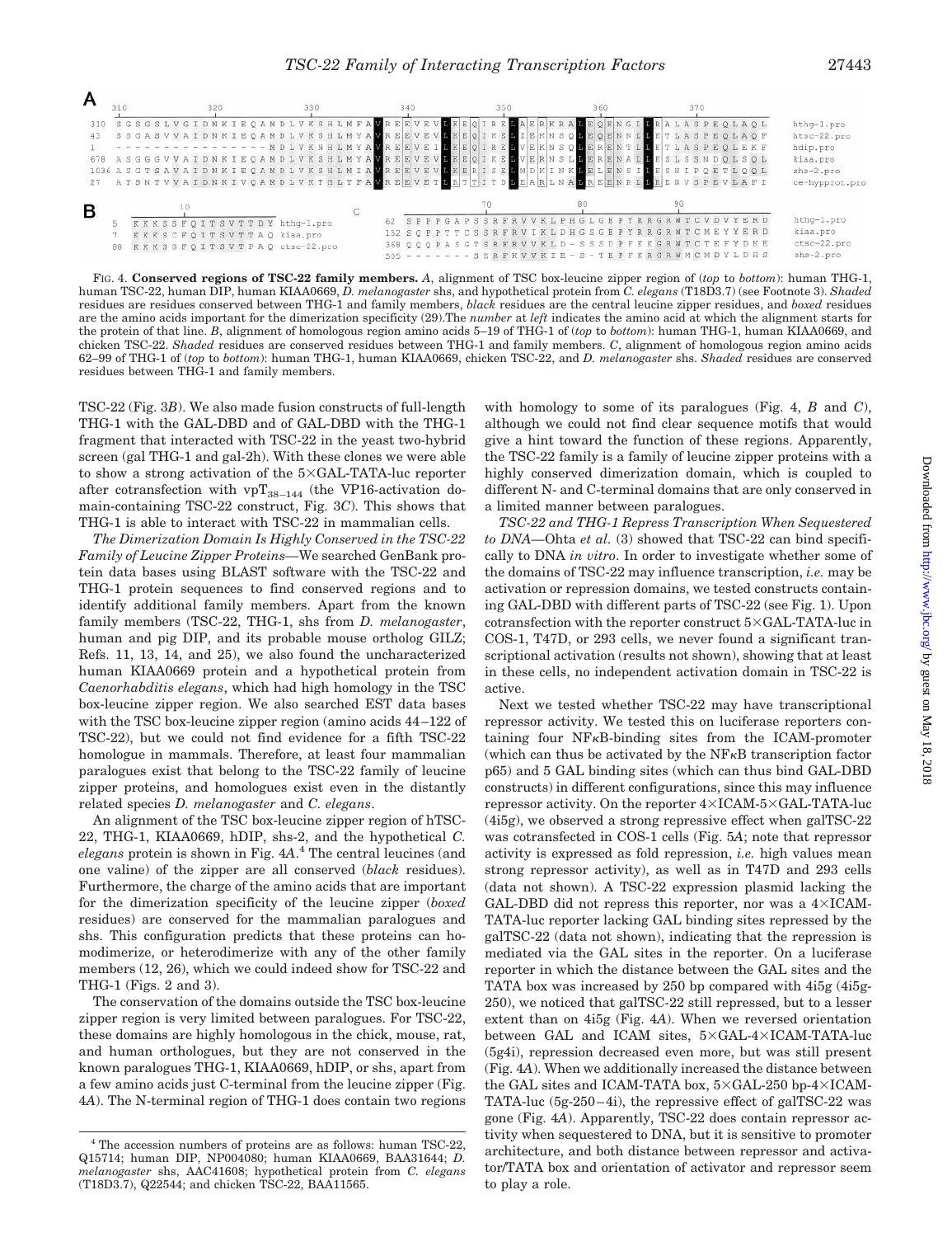



FIG. 5. **Repressor activity of TSC-22 and THG-1.** *A*, fold repression (activity of gal-DBD alone divided by galTSC-22) of galTSC-22 (200 ng) on different promoters in COS-1 cells, with gal-DBD alone set at 1. Values from three independent experiments (in duplicate) were normalized and averaged; the standard error is also indicated. At *left* is a schematic of the organization of the promoter elements in the different reporters used (with size in bp of the elements in *italics*). *B*, effect of TSA on repressor activity of galTSC-22 and full-length galRAR<sup>a</sup> in COS-1 cells on the 4i5g reporter. Values from three experiments (in duplicate) were normalized and averaged, and gal-DBD alone was set at 1 for each concentration TSA. *C*, fold repression of galTHG-1 and galTSC-22 constructs (200 ng) on the  $4\times$ ICAM-5 $\times$ GAL-TATA-luc reporter. Values from three experiments (in duplicate) were normalized and averaged, and gal-DBD alone was set at 1.

Many transcription factors, like unliganded retinoic acid receptor  $\alpha$  (RAR $\alpha$ ), repress transcription through histone deacetylase-containing complexes, which can be inhibited by trichostatin A (TSA; Refs. 27–29). We wanted to test whether

C

TSC-22-mediated repression also acts through such a complex, and could be inhibited by TSA. As a positive control, we tested a GAL-DBD construct containing full-length  $\text{RAR}\alpha$  (gal $\text{RAR}\alpha$ ), which strongly represses the 4i5g reporter. This repression is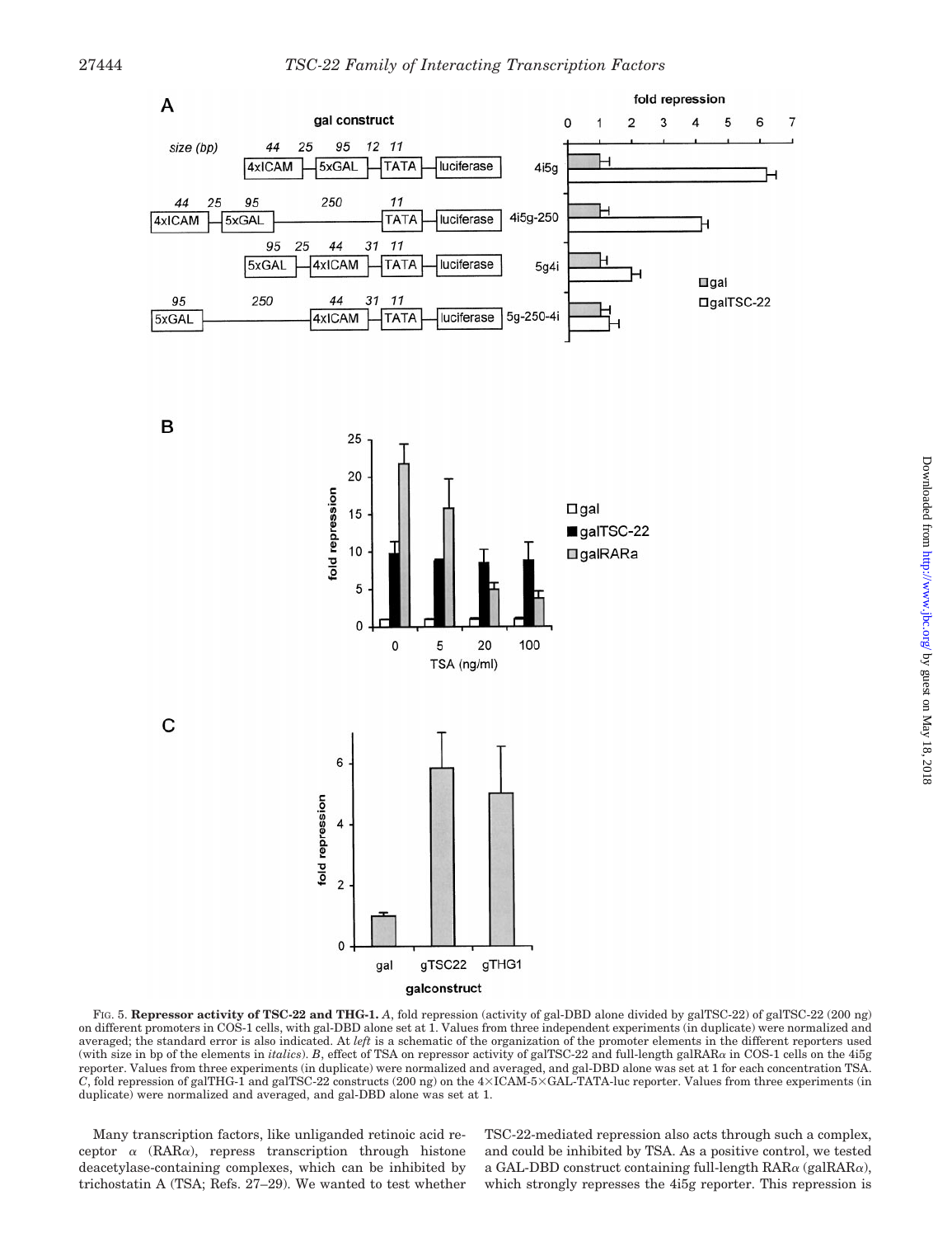

### gal construct

FIG. 6. **Role of different domains in repressor activity of TSC-22 in COS-cells.** *A*, fold repression of different galTSC-22 deletion constructs (20 ng) on the 4i5g reporter in COS-1 cells. gal-DBD alone was set at 1. Values are the mean of at least four independent experiments (in duplicate), the standard error is also indicated. *dbd*, gal-DBD alone;  $R$ , galRAR $\beta$ -EF (transcriptionally inactive control; GAL-DBD fused to truncated RARb); *numbers* on the *X* axis designate the different galTSC-22 deletion clones used. *B*, effect of overexpression

suppressed by the histone deacetylase inhibitor TSA, in contrast to galTSC-22-mediated repression (Fig. 5*B*). These data therefore suggest that TSC-22 does not repress through histone deacetylase-containing complexes, but instead uses a distinct mechanism.

Next we tested whether THG-1 has a similar transcriptional activity as TSC-22. In cotransfections of galTHG-1 with the reporter construct  $5 \times \text{GAL-TATA-luc}$  in COS-1, we did not find a significant transcriptional activation (results not shown); however, on the 4i5g reporter, we found a strong repressor activity of galTHG-1, comparable to that of galTSC-22 (Fig. 5*C*). Apparently, both TSC-22 and THG-1 have repressor activity and may contain independent repression domains.

*TSC-22 Contains Independent Repression Domains in the Non-conserved Regions That Are Enhanced by the Dimerization Domain—*We tested different galTSC-22 deletion constructs on the 4i5g reporter, to see whether TSC-22 contains separate repression domains (Fig. 6*A*). First we checked whether size of the fusion protein mattered, but this did not seem to be the case; the control galRAR $\beta$ -EF (which misses binding sites for coactivators and corepressors and is therefore transcriptionally inactive) contains many more amino acids (204 amino acids fused to GAL-DBD) than gal $T_{1-144}$  or its deletion constructs (at most 144 amino acids fused to GAL-DBD) but galRAR $\beta$ -EF does not repress. Furthermore, we verified in gel shifts whether all constructs were expressed properly, and therefore differences in repressor activity could not be explained by differences in expression levels (data not shown). In COS-cells, only galTSC-22 deletion constructs gal $T_{38-102}$  and gal $T_{38-90}$ , which lack the N- and C-terminal domains, showed no repression. It should be noted that the leucine zipper in gal $T_{38-102}$  is still intact. Mutation of either the N- or the C-terminal domain also significantly reduces repressor activity (galT<sub>38-144</sub> *versus* gal $T_{38-102}$  and gal $T_{1-144}$  versus gal $T_{38-144}$  or gal $T_{7-144}$ , in which the deletion of the first six amino acids already interferes with the function of the first repression domain). Since these two regions contain repressing activity, we designated them repression domain 1 and 2 (RD1 and RD2).

Although the TSC box leucine zipper region, the dimerization domain, is not sufficient for repression, it apparently plays a role, since adding this domain to the C-terminal repression domain increases the repression  $(galT_{102-144}$  *versus*  $galT_{38-144}$ , Fig. 4*C*). When we interfere with the dimerization of gal $T_{1-144}$ by overexpressing the deletion protein tag $T_{38-102}$  (which contains the TSC box and leucine zipper region but not RD1 and RD2 and therefore can homodimerize but not repress), the repressor activity of gal $T_{1-144}$  is abolished (Fig. 6*B*), indicating an important function for this domain. With full-length TSC-22, the repressor activity is not influenced at all (Fig. 6*B*). This suggests that full-length TSC-22 homodimers have repressor activity, but if the repression domains of one of the partners are deleted, this repressor activity is strongly reduced.

However, constructs in which the repression domains are dimerized artificially (two copies of RD1 or RD2 in frame behind the GAL-DBD, designated gal $2\times T_{7-90}$  and gal $2\times T_{102-144}$ , respectively) are not or hardly more efficient in repressing the 4i5g reporter than their single counterparts (Fig. 6*C*). This argues against the hypothesis that the enhancing activity of

of TSC-22 and  $\text{tagT}_{38-102}$  expression plasmids (200 ng) on repressor activity of galTSC-22 (200 ng) on the 4i5g reporter in COS-1 cells. Values from five experiments (in duplicate) were normalized and averaged, and activity of gal-DBD alone with pSG5 was set at 1. *C*, effect of artificial dimerization of RD1 and RD2 on repressor activity on the 4i5g reporter in COS-1 cells. 200 ng of gal-DBD expression vector used, values from four experiments (in duplicate) were normalized and averaged, and gal-DBD alone was set at 1.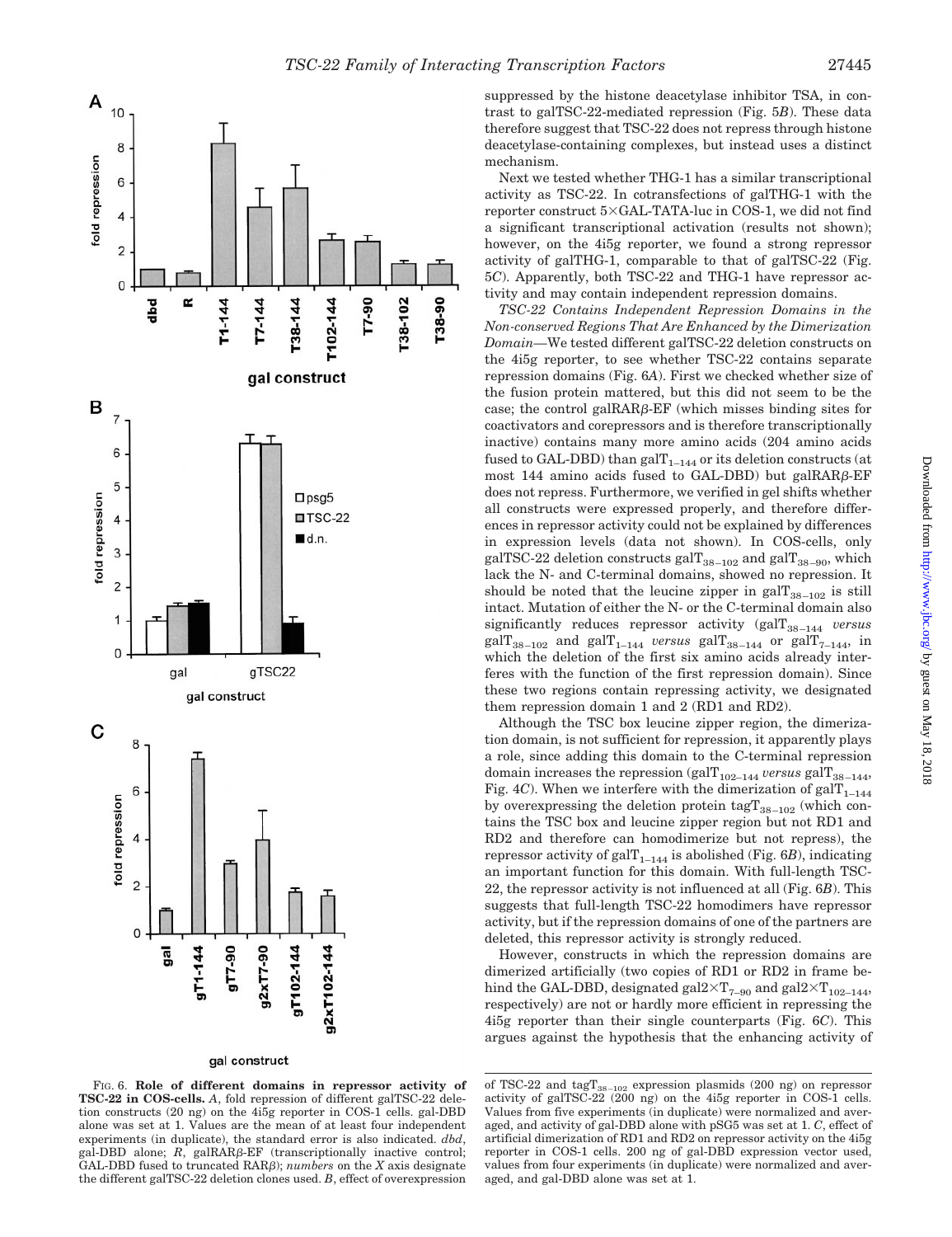the dimerization domain on the repressor activity is solely due to dimerization. Possibly, the TSC box-leucine zipper may have multiple roles in enhancing the repression domains, which are all necessary to enhance repressor activity. In conclusion, the repressor activity of TSC-22 resides in the N- and C-terminally located repression domains, and is enhanced by the centrally located dimerization domain, but this is probably not mediated solely through its dimerizing properties.

#### DISCUSSION

*TSC-22 Is a Dimerizing Protein but Does Not Act on AP-1 Transcription Factors—*It has been suggested that TSC-22 might be a repressor of AP-1 family members (1). Its mode of action would be similar to that of basic helix-loop-helix protein Id or leucine zipper protein CHOP; TSC-22 might interact with AP-1 family members and inhibit their DNA binding, and in this way repress the function of these transcription factors (30, 31). However, we did not find any leucine zipper protein other than TSC-22 or its homologue that binds to TSC-22, either in directed screening using GST pull-down or in mammalian twohybrid screening, or in random screening using the yeast twohybrid system. Therefore, we do not find any evidence for this hypothesis. Instead, we show that TSC-22 dimerizes with its family members, which strongly suggests that the endogenous protein will do likewise. These data suggest that TSC-22 acts in an autonomous fashion, and not by inhibiting DNA binding of AP-1 transcription factors through dimerization.

*The Repressor Activity of TSC-22—*The repressor activity of many repressors, like nuclear hormone receptors Mad or Rb, acts through histone deacetylase-containing complexes and can be inhibited by the histone deacetylase inhibitor TSA (27–29, 32–37). The activity of TSC-22 is not inhibited by this compound, indicating that TSC-22 does not repress transcription through this machinery. Furthermore, the TSC-22 repressor activity is remarkable in that it is very sensitive to promoter architecture, possibly due to distance and orientation effects.

The role of the dimerization domain is quite complex. It has an enhancing role on the repressor activity, but does not actively repress itself. Possibly, these repression domains act most strongly in a dimeric configuration. This also explains a remarkable observation made in the mammalian two-hybrid assays that the full-length TSC-22 constructs only weakly activate transcription, while deleting a repression domain in only one of the two partners strongly increases activation.5 Note that an exogenous activation domain is added to one of the partners in this assay, hence the activation. However, only dimerization appears not to be sufficient to enhance the activity of the repression domains. Possibly, the dimerization domain has a second role, like inducing a conformational change, that is also needed to enhance repressor activity.

*TSC-22 Is a Member of a Family of Interacting Leucine Zipper Proteins—*In this paper, we show that TSC-22 can dimerize and repress transcription when sequestered to DNA. Ohta *et al.* (3) showed that TSC-22 can bind to a specific DNA-sequence, while Shibanuma *et al.* (1) reported a nuclear localization of TSC-22. Apparently, TSC-22 is a repressive transcription factor. Here we also show that the homologue THG-1 protein interacts with TSC-22, has repressor activity, and a truncated THG-1 is detected in the nucleus in COS-1 cells.4 This therefore suggests that not only TSC-22 is a repressive transcription factor, but also some of its family members, including THG-1.

The central region, consisting of the TSC box and leucine zipper, is highly conserved between TSC-22 and its homologues THG-1, KIAA0669, DIP, and shs. This region appears to be involved in directing the protein to the appropriate intracellular compartment (mostly nuclear in COS-1 cells),<sup>5</sup> and is crucial in homodimerization of TSC-22. The isolation of THG-1 as a TSC-22-interacting protein is therefore not unexpected. Both TSC-22 and THG-1 can homo- and heterodimerize with each other. Recently, it was reported that a peptide derived from porcine DIP was also able to homodimerize (15). Therefore, at least three of the five family members identified so far are able to homodimerize, and at least two of them are able to bind to each other. The residues that are theoretically important for dimerization specificity are all conserved, and it would not be surprising if all of the family members interact with one another.

*Functional Consequences of TSC-22 Family Member Interactions—*The repression domains of TSC-22 identified in this paper are not conserved between family members. Frequently, no clear sequence similarity exists between repression domains of different repressors (38). This may be the case for the THG-1 and TSC-22 repression domains, although both contain regions that are rich in prolines (which is often found in repression domains, 38). For one or more of the other family members, it is, however, possible that they contain domains with totally different functions, *e.g.* transcriptional activation domains. This would add additional possibilities for regulating transcription, depending on the family members expressed in a specific cell. In line with this thinking, overexpression of solely the dimerization domain of TSC-22 severely reduces the repressor activity, indicating that dimerization partner may be important for TSC-22 repressor activity. Consequently, it is possible that, upon binding another partner, TSC-22 changes from a repressor into the silent partner of a positive acting complex. Therefore, for determining the function of TSC-22, it is crucial to investigate the function of the family members, since all of these may be able to interact with TSC-22 and may therefore influence its activity.

*Acknowledgments—*We thank G .E. Folkers, A. Caricasole, and S. Wissink for discussion and advice, and C. L. Mummery for critically reading the manuscript.

#### REFERENCES

- 1. Shibanuma, M., Kuroki, T., and Nose, K. (1992) *J. Biol. Chem.* **267,** 10219–10224
- 2. Kawa-uchi, T., Nose, K., and Noda, M. (1995) *Endocrine* **3,** 833–837
- 3. Ohta, S., Shimekake, Y., and Nagata, K. (1996) *Eur. J. Biochem.* **242,** 460–466
- 4. Trenkle, T., Welsh, J., Jung, B., Mathieu-Daude, F., and McClelland, M. (1998) *Nucleic Acids Res.* **26,** 3883–3891
- 5. Kawamata, H., Nakashiro, K., Uchida, D., Hino, S., Omotehara, F., Yoshida, H., and Sato, M. (1998) *Br. J. Cancer* **77,** 71–78
- 6. Nakashiro, K., Kawamata, H., Hino, S., Uchida, D., Miwa, Y., Hamano, H., Omotehara, F., Yoshida, H., and Sato, M. (1998) *Cancer Res.* **58,** 549–555
- 7. Kester, H. A., Van der Leede, B. M., Van der Saag, P. T., and Van der Burg, B. (1997) *J. Biol. Chem.* **272,** 16637–16643
- 8. Clarke, C. L., and Sutherland, R. L. (1990) *Endocr. Rev.* **11,** 266–301
- 9. Hamil, K. G., and Hall, S. H. (1994) *Endocrinology* **134,** 1205–1212
- 10. Jay, P., Ji, J. W., Marsollier, C., Taviaux, S., Bergelefranc, J. L., and Berta, P. (1996) *Biochem. Biophys. Res. Commun.* **222,** 821–826
- 11. Treisman, J. E., Lai, Z. C., and Rubin, G. M. (1995) *Development* **121,** 2835–2845
- 12. Dobens, L. L., Hsu, T., Twombly, Y., Gelbart, W. M., Raftery, L. A., and<br>Kafatos, F. C. (1997) *Mech. Dev.* **65**, 197–208<br>13. Sillard, R., Schulzknapp, E. P., Vogel, P., Raida, M., Bensch, K. W.,<br>Forssmann, W. G., and
- 
- 14. Vogel, P., Magert, H. J., Cieslak, A., Adermann, K., and Forssmann, W. G. (1996) *Biochim. Biophys. Acta* **1309,** 200–204 15. Seidel, G., Adermann, K., Schindler, T., Ejchart, A., Jaenicke, R., Forssmann,
- W. G., and Rosch, P. (1997) *J. Biol. Chem.* **272,** 30918–30927
- 16. Kalkhoven, E., Wissink, S., Van der Saag, P. T., and Van der Burg, B. (1996) *J. Biol. Chem.* **271,** 6217–6224
- 17. Adams, M. D., Soares, M. B., Kerlavage, A. R., Fields, C., and Venter, J. C. (1993) *Nat. Genet.* **4,** 373–386
- 18. Lennon, G. G., Auffray, C., Polymeropoulos, M., and Soares, M. B. (1996) *Genomics* **33,** 151–152
- 19. Folkers, G. E., and Van der Saag, P. T. (1995) *Mol. Cell. Biol.* **15,** 5868–5878 20. Caldenhoven, E., Liden, J., Wissink, S., Van de Stolpe, A., Raaijmakers, J.,
- Koenderman, L., Okret, S., Gustafsson, J. A., and Van der Saag, P. T. (1995) *Mol. Endocrinol.* **9,** 401–412
-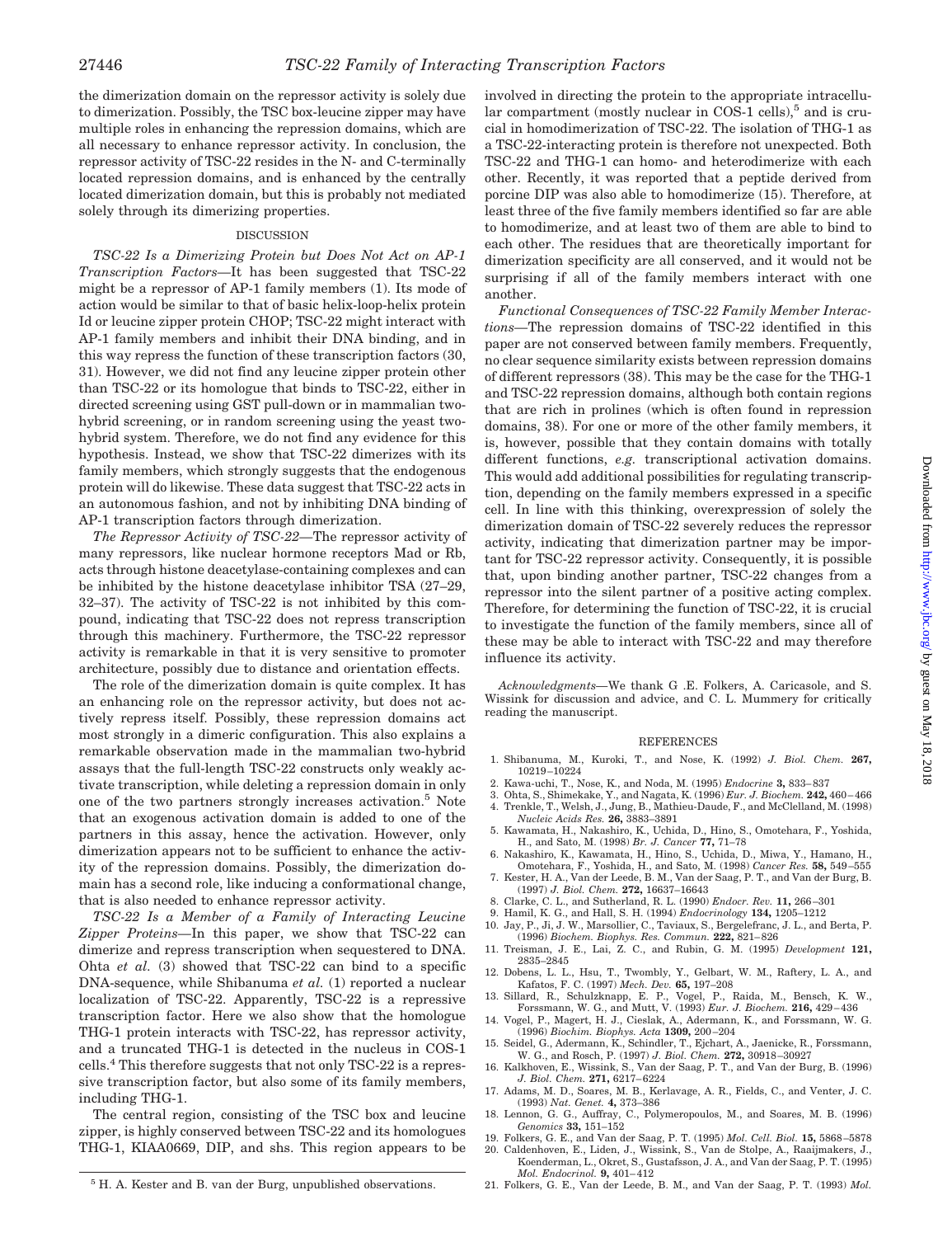- 22. Folkers, G. E., Van Heerde, E. C., and Van der Saag, P. T. (1995) *J. Biol. Chem.* **270,** 23552–23559
- 23. Spaargaren, M., and Bischoff, J. R. (1994) *Proc. Natl. Acad. Sci. U. S. A.* **91,** 12609–12613
- 24. Molenaar, M., Van de Wetering, M., Oosterwegel, M., Peterson-Maduro, J., Godsave, S., Korinek, V., Roose, J., Destree, O., and Clevers, H. (1996) *Cell* **86,** 391–399
- 25. D'Adamio, F., Zollo, O., Moraca, R., Ayroldi, E., Bruscoli, S., Bartoli, A., Cannarile, L., Migliorati, G., and Riccardi, C. (1997) *Immunity* **7,** 803–812
- 26. Vinson, C. R., Hai, T. W., and Boyd, S. M. (1993) *Genes Dev.* **7,** 1047–1058 27. Yoshida, M., Kijima, M., Akita, M., and Beppu, T. (1990) *J. Biol. Chem.* **265,**
- 17174–17179 28. Taunton, J., Hassig, C. A., and Schreiber, S. L. (1996) *Science* **272,** 408–411 29. Nagy, L., Kao, H. Y., Chakravarti, D., Lin, R. J., Hassig, C. A., Ayer, D. E.,
- Schreiber, S. L., and Evans, R. M. (1997) *Cell* **89,** 373–380
- 30. Benezra, R., Davis, R. L., Lockshon, D., Turner, D. L., and Weintraub, H.

(1990) *Cell* **61,** 49–59

- 31. Ron, D., and Habener, J. F. (1992) *Genes Dev.* **6,** 439–453
- 32. Heinzel, T., Lavinsky, R. M., Mullen, T. M., Soderstrom, M., Laherty, C. D., Torchia, J., Yang, W. M., Brard, G., Ngo, S. D., Davie, J. R., Seto, E., Eisenman, R. N., Rose, D. W., Glass, C. K., and Rosenfeld, M. G. (1997)
- *Nature* **387,** 43–48 33. Hassig, C. A., Fleischer, T. C., Billin, A. N., Schreiber, S. L., and Ayer, D. E. (1997) *Cell* **89,** 341–347
- 34. Laherty, C. D., Yang, W. M., Sun, J. M., Davie, J. R., Seto, E., and Eisenman, R. N. (1997) *Cell* **89,** 349–356
- 35. Brehm, A., Miska, E. A., McCance, D. J., Reid, J. L., Bannister, A. J., and Kouzarides, T. (1998) *Nature* **391,** 597–601
- 36. Magnaghi-Jaulin, L., Groisman, R., Naguibneva, I., Robin, P., Lorain, S., Le Villain, J. P., Troalen, F., Trouche, D., and Harel-Bellan, A. (1998) *Nature* **391,** 601–605
- 37. Luo, R. X., Postigo, A. A., and Dean, D. C. (1998) *Cell* **92,** 463–473
- 38. Cowell, I. G. (1994) *Trends Biochem. Sci.* **19,** 38–42